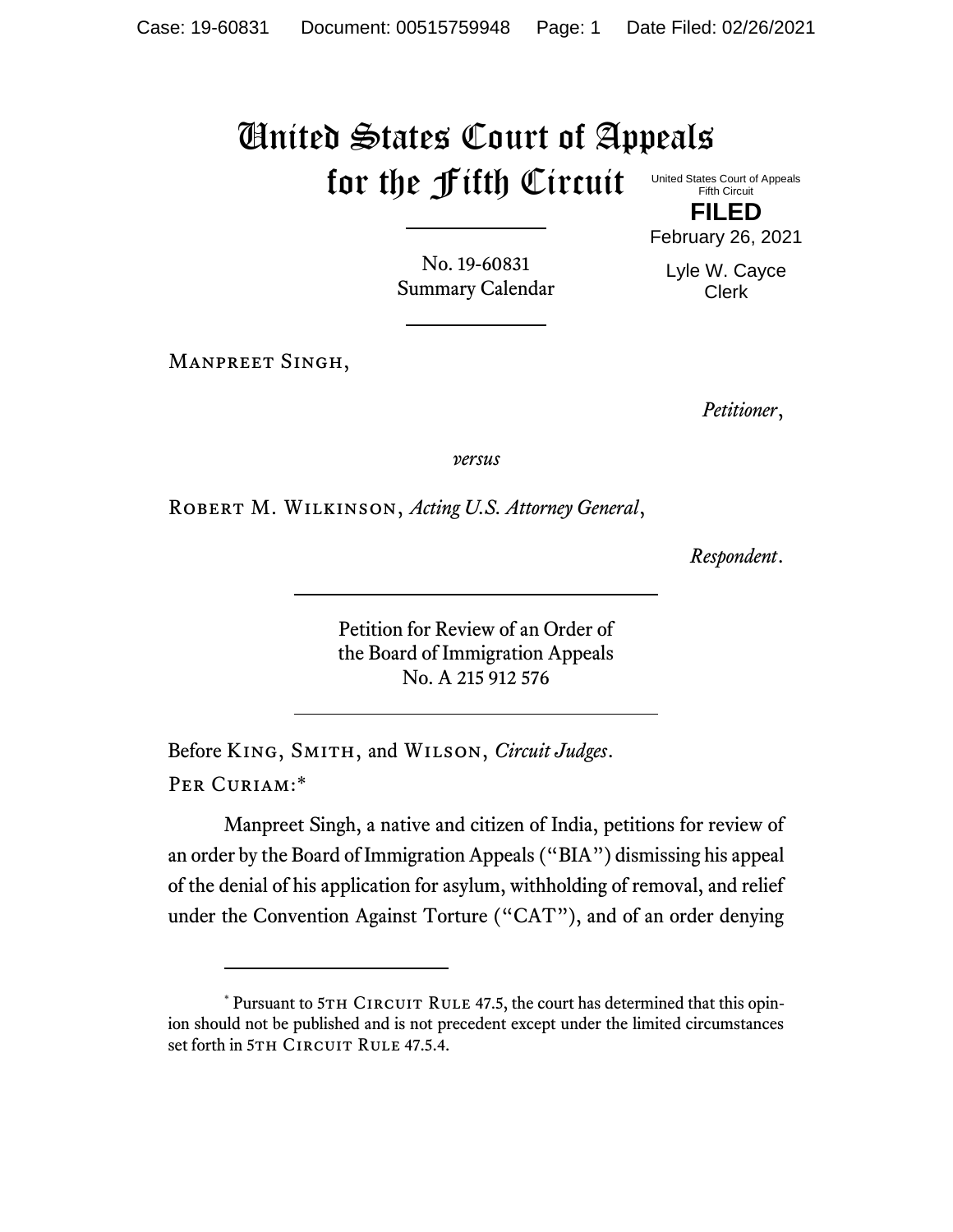## No. 19-60831

his motion to reopen. To the extent that Singh contends that his due process rights were violated because the immigration judge was biased and did not act as a neutral factfinder, that claim is unexhausted, so we lack jurisdiction to address it. *See Wang v. Ashcroft*, 260 F.3d 448, 452−53 (5th Cir. 2001).

We review the BIA's decision; we consider the immigration judge's decision only to the extent that it influenced the BIA. *Singh v. Sessions*, 880 F.3d 220, 224 (5th Cir. 2018). Factual findings are reviewed for substantial evidence, legal determinations *de novo*. *Lopez-Gomez v. Ashcroft*, 263 F.3d 442, 444 (5th Cir. 2001).

Although Singh posits that he suffered persecution when he was attacked twice, resulting in injuries to his leg, back, and chest, those incidents are not extreme enough to compel a finding of past persecution. *See Qorane v. Barr*, 919 F.3d 904, 909 (5th Cir. 2019), *cert. denied*, 140 S. Ct. 907 (2020). Accordingly, there is no basis to overturn the BIA's determination that Singh failed to demonstrate past persecution. Because Singh merely urges that his fear of future persecution is subjectively and objectively reasonable, and because he does not address the BIA's determination that he could safely relocate within India, he has abandoned any challenge to the decision that he does not have a well-founded fear of future persecution. *See Chambers v. Mukasey*, 520 F.3d 445, 448 n.1 (5th Cir. 2008).

Because Singh "failed to establish the less stringent 'well-founded fear' standard of proof required for asylum relief," he cannot meet the more stringent burden for obtaining withholding of removal. *See Dayo v. Holder*, 687 F.3d 653, 658−59 (5th Cir. 2012) (quoting *Anim v. Mukasey*, 535 F.3d 243, 253 (4th Cir. 2008)). Additionally, Singh is unable to demonstrate that he is entitled to protection under the CAT because the incidents specific to him do not even rise to the level of persecution. *See Qorane*, 919 F.3d at 911.

We review the denial of a motion to reopen under a highly deferential